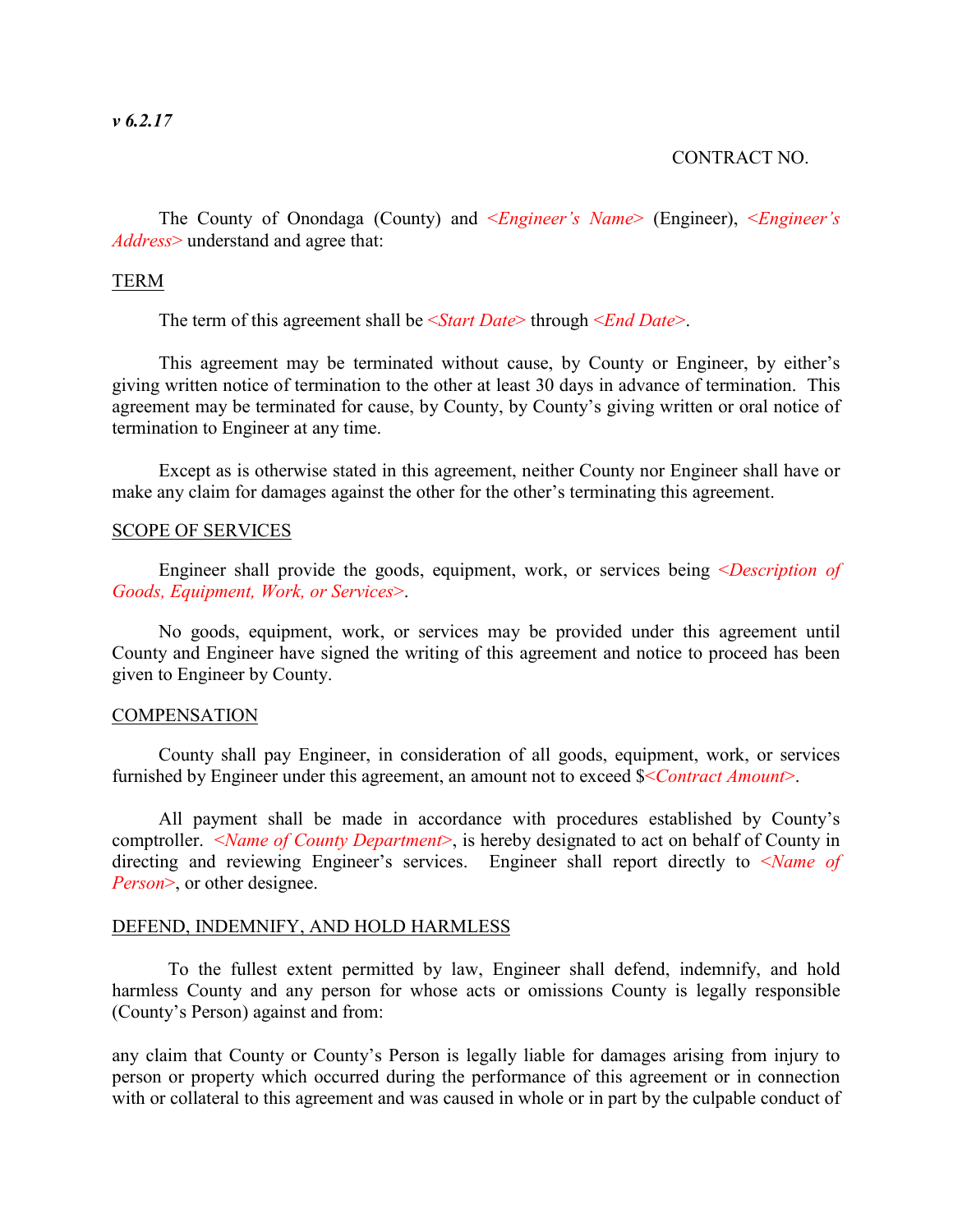Engineer or any person for whose acts or omissions Contactor is legally responsible (Engineer's Person) or any subcontractor of Engineer (Engineer's Subcontractor) or any person for whose acts or omissions Engineer's Subcontractor is legally responsible (Subcontractor's Person); and

any reasonable and necessary expense, cost, or fee, including attorney's fee, incurred by County in County's defending County or County's Person against or incident to any claim that County or County's Person is legally liable for damages arising from injury to person or property which occurred during the performance of this agreement or in connection with or collateral to this agreement and was caused in whole or in part by the culpable conduct of Engineer or Engineer's Person or Engineer's Subcontractor or Subcontractor's Person; and

any damages for which County or County's Person is legally liable arising from injury to person or property which occurred during the performance of this agreement or in connection with or collateral to this agreement and was caused in whole or in part by the culpable conduct of Engineer or Engineer's Person or Engineer's Subcontractor or Subcontractor's Person.

## LIABILITY INSURANCE

Engineer shall obtain, from an insurer authorized by a license in force pursuant to the insurance law of the state of New York to do an insurance business in the state of New York and having an A. M. Best Company, Inc. financial strength rating of A- or better and an A. M. Best Company, Inc. financial size category of XV, personal injury liability insurance, as personal injury liability insurance is defined by New York State's Insurance Law § 1113 (a) (13), and property damage liability insurance, as property damage liability insurance is defined by New York State's Insurance Law § 1113 (a) (14), covering and applying to legal liability of the insured for damages, and to loss, damage, or expense incident to a claim of such liability, arising out of the death or injury of any person or out of injury to the economic interests of any person as the result of negligence in the rendering expert, fiduciary, or professional service or out of the loss or destruction of or damage to property, that occurs in the performance of, or in connection with, or collateral to, this agreement.

Engineer shall obtain the personal injury liability insurance and the property damage liability insurance by insurance contract or contracts, as insurance contract is defined by New York State's Insurance Law § 1101 (a) (1), specified and described in this agreement. Each insurance contract shall name Engineer as the insured in its declarations. Each insurance contract, except a professional liability insurance contract, shall be endorsed by the insurer to name, make, and add County as additional insured so as to obligate the insurer to provide the personal injury liability insurance and property damage liability insurance covering and applying to the legal liability of County for damages, as to the legal liability of the insured for damages, and covering and applying to the loss, damage, or expense incident to a claim of the legal liability of County for damages, as to loss, damage, or expense incident to a claim of the legal liability of the insured for damages. Each insurance contract, except a professional liability insurance contract, shall be endorsed by the insurer to obligate the insurer to provide the personal injury liability insurance and property damage liability insurance to County, as primary to, and not seek contribution from, any other insurance available to County by any other insurance contract naming County as the insured. Each insurance contract shall be endorsed by the insurer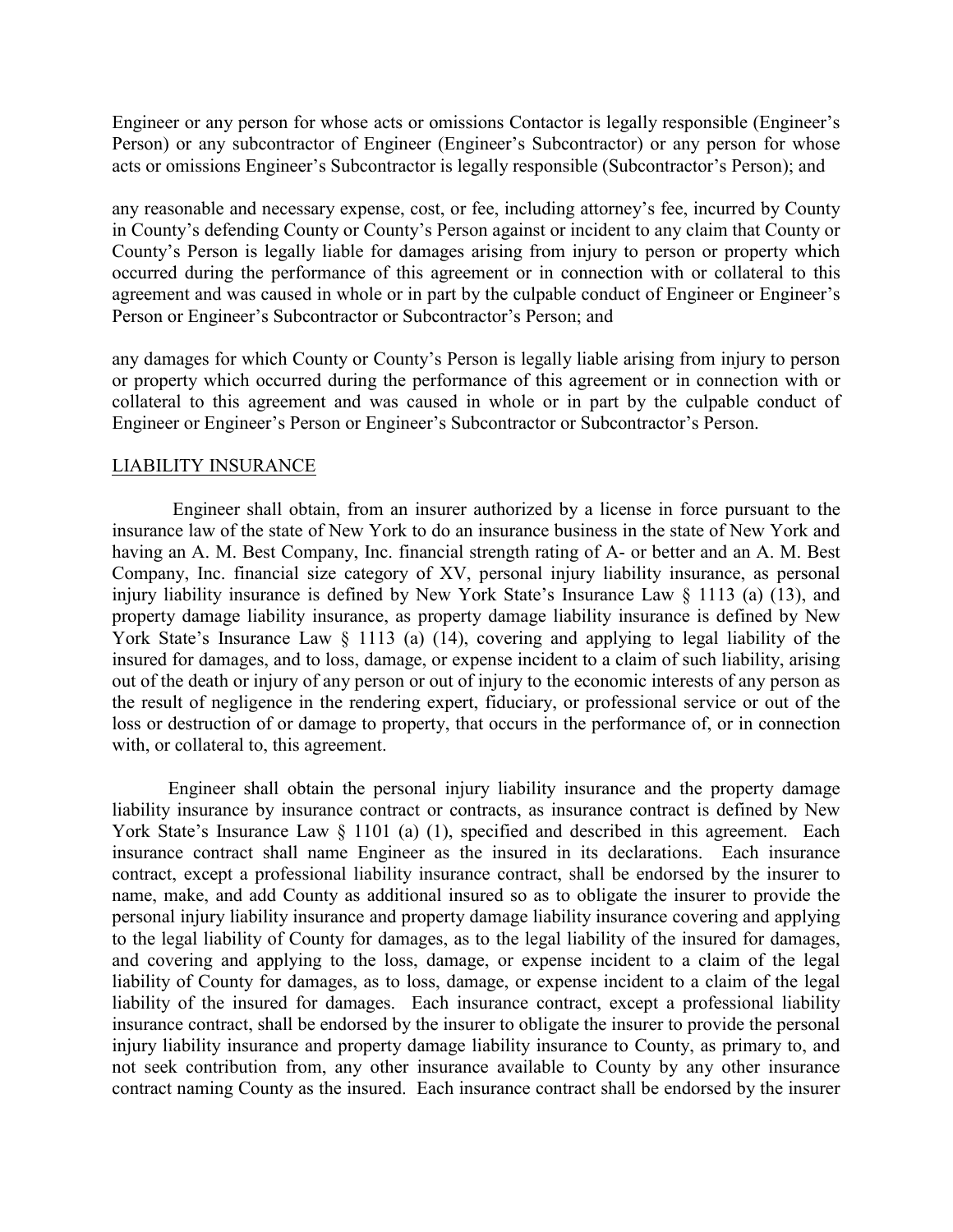to obligate the insurer to give County written notice of any termination or substantive change of the insurance contract, at least 30 days before the termination or substantive change, by the insurer's delivering the notice to County's Department of Law, John H. Mulroy Civic Center, 421 Montgomery Street, Syracuse, NY 13202. Each insurance contract shall be approved and accepted by County.

Engineer shall obtain these insurance contracts:

Commercial general liability insurance contract that shall obligate the insurer to provide personal injury liability insurance and property damage liability insurance, covering and applying to the legal liability of the insured for damages, and to the loss, damage, or expense incident to a claim of the legal liability of the insured for damages, however arising, in a minimum amount of *<\$1 million>* for each occurrence of, and in a minimum amount of  $\leq$  *\$2 million>* for any aggregate of occurrences of, death or injury of any person, or injury to the economic interests of any person, or loss or destruction of, or damage to, property, in each policy period, and be in effect continuously from the day of the making of this agreement through the day which is at least three years after the day of the latest to happen of complete performance, final payment, expiration of any period of warranty, or expiration of any period for correction of work, in the performance of, or in connection with, or collateral to, this agreement.

Automobile liability insurance contract that shall obligate the insurer to provide personal injury liability insurance and property damage liability insurance, covering and applying to the legal liability of the insured for damages, and to the loss, damage, or expense incident to a claim of the legal liability of the insured for damages, arising out of the ownership, maintenance, or use of any motor vehicle, as motor vehicle is defined by New York State's Vehicle and Traffic Law § 125, in a minimum amount of *<\$1 million>* for each occurrence of, and in a minimum amount of *<\$2 million>* for any aggregate of occurrences of, death or injury of any person, or injury to the economic interests of any person, or loss or destruction of, or damage to, property, in each policy period, and be in effect continuously from the day of the making of this agreement through the day which is after the day of the latest to happen of complete performance, final payment, expiration of any period of warranty, or expiration of any period for correction of work, in the performance of, or in connection with, or collateral to, this agreement.

Umbrella liability insurance contract that obligates the insurer to provide personal injury liability insurance and property damage liability insurance, in excess of that personal injury liability insurance and property damage liability insurance provided by any commercial general liability insurance contract, automobile liability insurance contract, and professional liability insurance contract required by this agreement, in a minimum amount of  $\leq$  *\$1 million / \$5 million / \$10 million* > for each occurrence of death or injury of any person, or injury to the economic interests of any person, or loss or destruction of, or damage to, property, in each policy period, and be in effect continuously from the day of the making of this agreement through the day which is at least three years after the day of the latest to happen of complete performance, final payment, expiration of any period of warranty, or expiration of any period for correction of work, in the performance of, or in connection with, or collateral to, this agreement.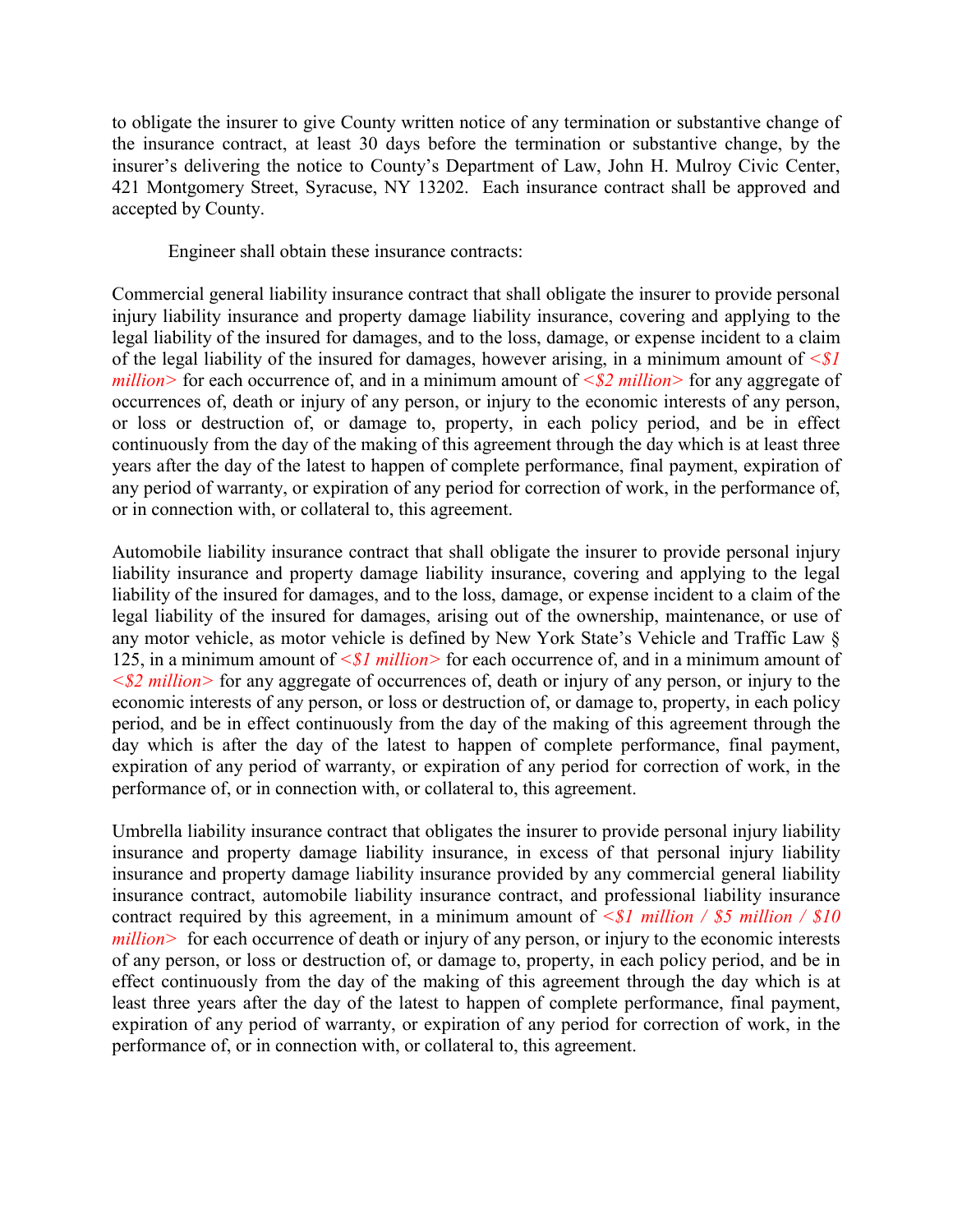Professional liability insurance contract that shall obligate the insurer to provide personal injury liability insurance and property damage liability insurance covering and applying to the legal liability of the insured for damages, and to the loss, damage, or expense incident to a claim of the legal liability of the insured for damages, in a minimum amount arising out of the insured's business, trade, occupation, or practice of a profession for which a license is required by a governmental authority of the state of New York, in a minimum amount of *<\$2 million>* for each occurrence of, and in a minimum amount of  $\leq$  84 million  $>$  for any aggregate of occurrences of, death or injury of any person, or injury to the economic interests of any person, or loss or destruction of, or damage to, property death or injury of any person, or injury to the economic interests of any person, or loss or destruction of, or damage to, property, in each policy period, and be in effect continuously from the day of the making of this agreement through the day which is at least three years after the day of the latest to happen of complete performance, final payment, expiration of any period of warranty, or expiration of any period for correction of work, in the performance of, or in connection with, or collateral to, this agreement.

Engineer shall deliver to County's Department of Law, before this agreement may be made or performed, and from time to time as is reasonable, as evidence that Engineer has obtained the insurance as required by this agreement, both a form certificate of insurance approved for use by New York's superintendent of insurance which identifies the insurance contracts obtained by Engineer and copies of the declarations of each insurance contract referred to in the form certificate of insurance. At the request of County, Engineer shall deliver to County's Department of Law a copy of any insurance contract required by this agreement.

# WORKERS' COMPENSATION AND DISABILITY BENEFITS

This agreement shall be void and of no effect unless Engineer and other person or entity making or performing this agreement shall secure compensation for the benefit of, and keep insured during the life of this agreement, the employees engaged thereon, in compliance with the provisions of the New York State workers' compensation law.

Engineer shall show, before this agreement may be made or performed, and at all times during the life of this agreement, that Engineer, and other person or entity performing this agreement, is in compliance with the provisions of the New York State workers' compensation law, by Engineer's delivering to County's Department of Law that New York State Workers' Compensation Board (Board) form or State Insurance Fund (Fund) form described in one of the following subparagraphs numbered 1, 2, 3, or 4, and that Board form described in one of the following subparagraphs numbered 5, 6, or 7:

1. Board form C-105.2 (Fund form U-26.3, if the insurer is the State Insurance Fund), subscribed by the insurer, showing that Engineer, and other person or entity making or performing this agreement, has secured compensation, as workers' compensation insurance, for the benefit of all employees, in compliance with the provisions of the New York State workers' compensation law.

2. Board form SI-12, completed by Board's self-insurance office and approved by Board's secretary, showing that Engineer, and other person or entity making or performing this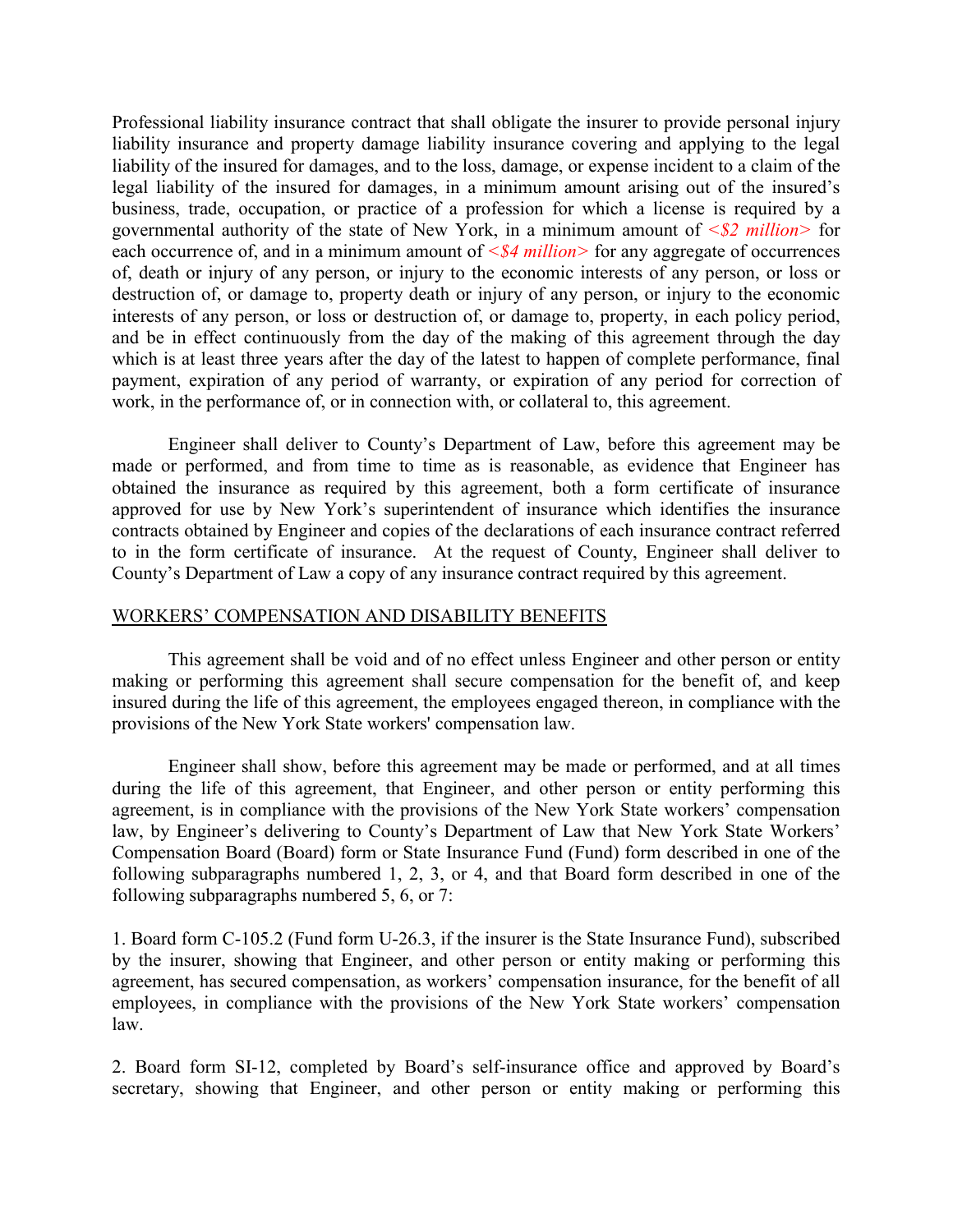agreement, has secured compensation, as Board approved workers' compensation self-insurance, for the benefit of all employees, in compliance with the provisions of the New York State workers' compensation law.

3. Board form GSI-105.2, completed by the group self-insurance administrator, showing that Engineer, and other person or entity making or performing this agreement, has secured compensation, by being a participant in a workers' compensation group self-insurance plan, for the benefit of all employees, in compliance with the provisions of the New York State workers' compensation law.

4. Board form CE-200 bearing an exemption certificate number issued by Board, showing that Engineer, and other person or entity making or performing this agreement or the Work is not required to secure compensation for the benefit of all employees, in compliance with the provisions of the New York State workers' compensation law.

5. Board form DB-120.1, subscribed by the insurer, showing that Engineer, and other person or entity making or performing this agreement has secured the payment of disability benefits, as disability benefits insurance, for the benefit of all employees, in compliance with the provisions of the New York State workers' compensation law.

6. Board form DB-155, completed by Board's self-insurance office and approved by Board, showing that Engineer, and other person or entity making or performing this agreement, has secured disability benefits, as Board approved disability benefits self-insurance, for the benefit of all employees, in compliance with the provisions of the New York State workers' compensation law.

7. Board form CE-200 bearing an exemption certificate number issued by Board, showing that Engineer, and other person or entity making or performing this agreement is not required to secure disability benefits for the benefit of all employees, in compliance with the provisions of the New York State workers' compensation law.

# ASSIGNMENT

Engineer is prohibited from assigning, transferring, conveying, subletting, or otherwise disposing of this agreement, or Engineer's right, title, or interest in this agreement, or Engineer's power to execute this agreement, to any other person or entity without the previous consent in writing of County.

# INDEPENDENT CONTRACTOR

Engineer is an independent contractor. Neither Engineer, nor Engineer's officers, employees, agents, or servants shall hold themselves out as, or claim to be, officers, employees, agents, or servants of County.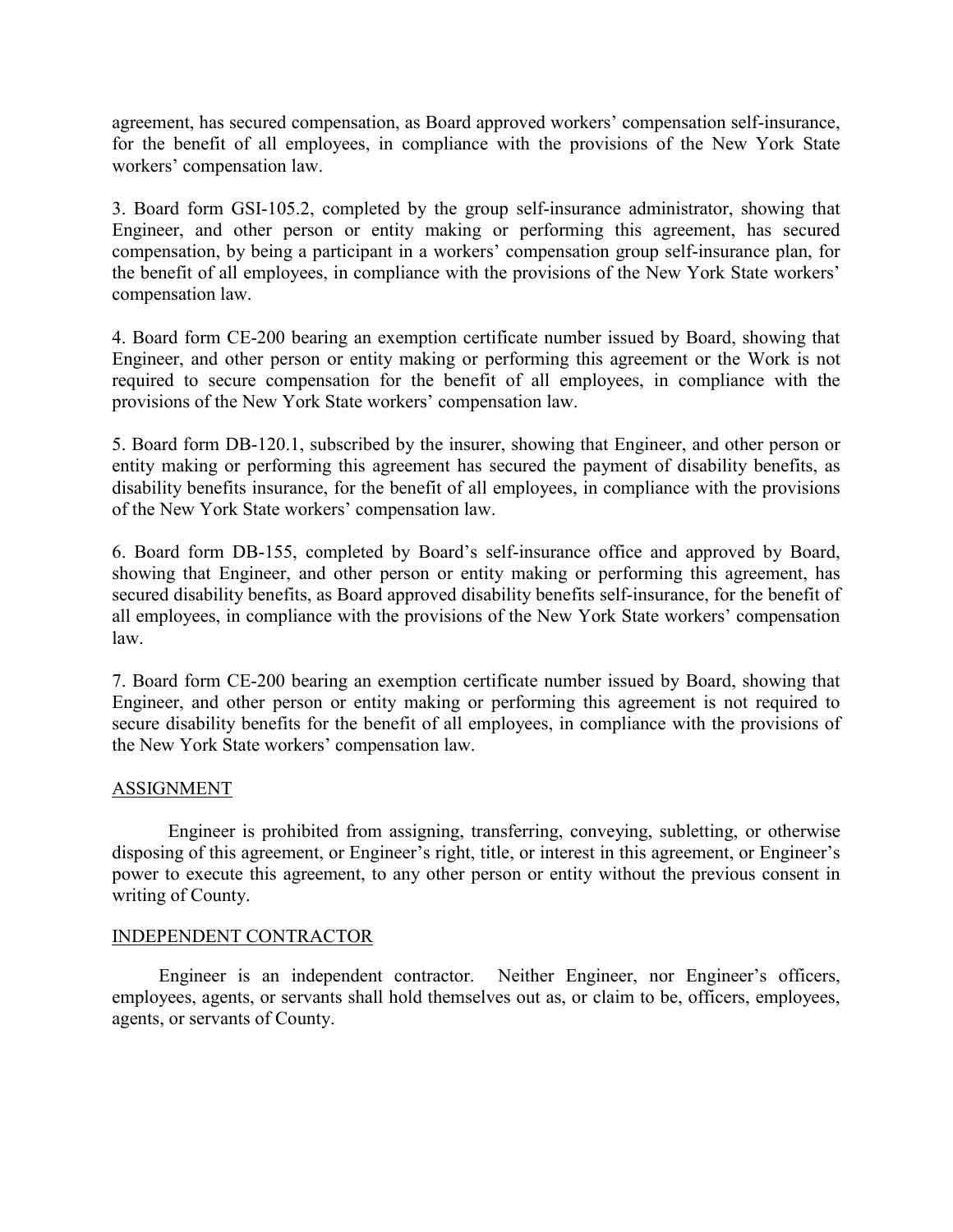#### CONFLICT OF INTEREST

At the time Engineer submits a bid, or if no bid is submitted, prior to performing any services under this agreement, Engineer shall deliver to County's Department of Law, the attached affidavit certifying that Engineer has no interest and will not acquire any interest, direct or indirect, that would conflict in any manner or degree with the performance of services to County. The affidavit shall further state that in rendering services to County no persons having any such interest shall be employed by Engineer. Engineer assumes full responsibility for knowing whether Engineer's officers, employees, agents, or servants have any such interest and for certifying the absence of such conflict to County.

During the course of performing services for County, Engineer shall disclose immediately to County, by affidavit, every known or apparent conflict of interest and every ostensible or potential conflict of interest of Engineer, Engineer's officers, Engineer's employees, Engineer's agents, and Engineer's servants. The duty to disclose is a continuing duty. Such disclosure is a material obligation of this agreement and Engineer's failure to comply with these provisions affords County the right to pursue any and all remedies for breach of agreement. In the event of an apparent or actual conflict of interest during the course of performance, Engineer shall suspend all work and services, and County's payments to Engineer shall be suspended pending final approval by County or County's Board of Ethics. If the conflict cannot be resolved to the satisfaction of County, County may terminate the agreement by written notice. Nothing herein shall be construed as limiting or waiving County's right to pursue damages or other remedies.

A conflict of interest includes any circumstance which might influence or appear to influence the judgment of Engineer, and Engineer shall disclose the same. Engineer shall disclose further the acceptance of compensation, monetary or otherwise, from more than one (l) payor or party for services on the same project or related project. Engineer shall disclose further the direct or indirect solicitation or acceptance of financial or other consideration from parties other than County for work on the project to which this agreement pertains. If applicable, Engineer shall disclose further the direct or indirect acquisition of any interest in the real estate which is the subject of the project, or in the immediate vicinity thereof. A conflict of interest of Engineer's officers, Engineer's employees, Engineer's agents, or Engineer's servants shall be deemed a conflict of interest of Engineer, giving rise to the duty to disclose.

Engineer shall not disclose any data, facts or information concerning services performed for County or obtained while performing such services, except as authorized by County in writing or as may be required by law.

#### LICENSES AND PERMITS

Engineer shall obtain at Engineer's own expense all licenses or permits required for Engineer's services or work under this agreement, prior to the commencement of Engineer's services or work.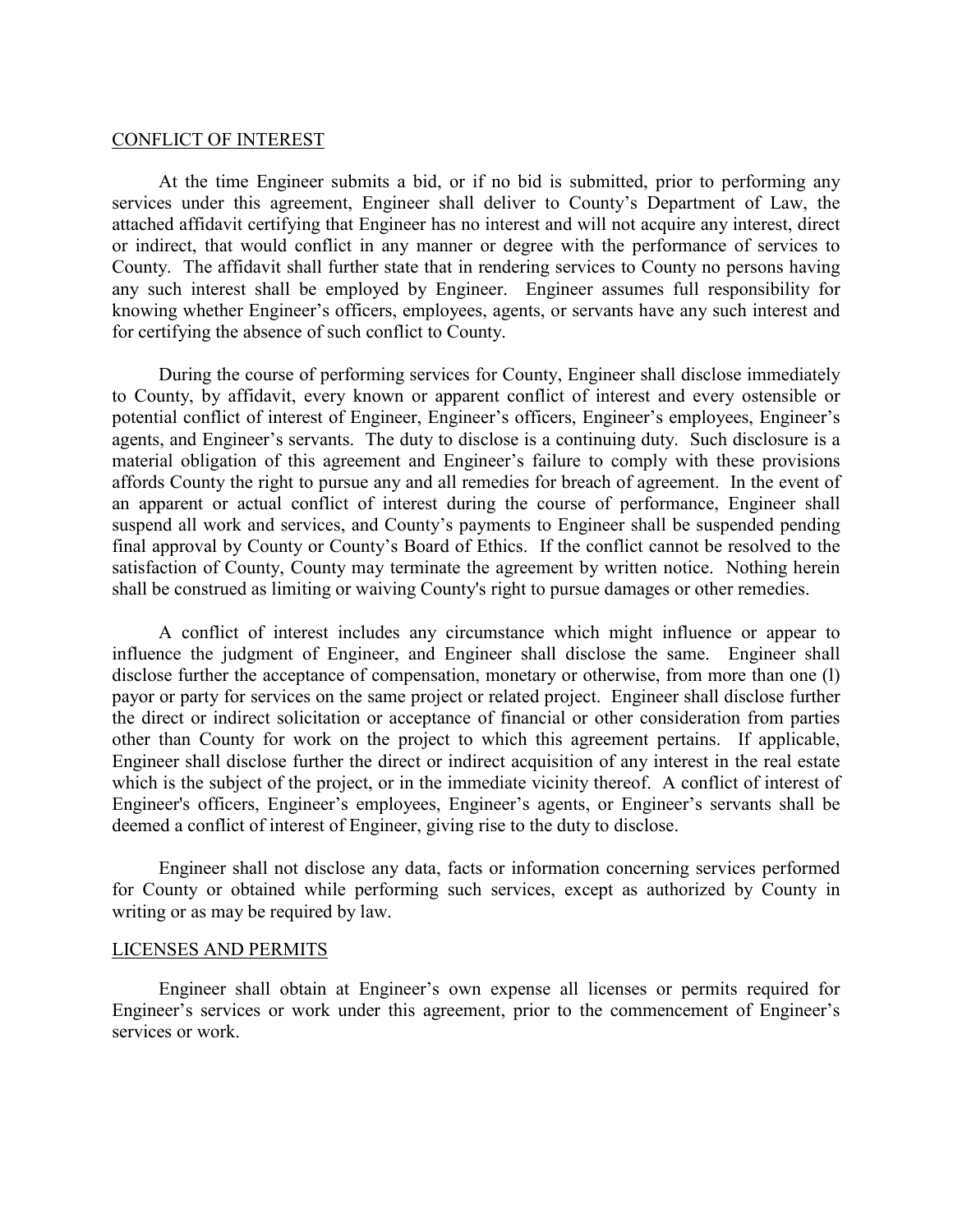## APPROPRIATIONS

This agreement is executory only to the extent of the monies appropriated and available for the purpose of this agreement and no liability on account thereof shall be incurred by County beyond monies appropriated and available for the purpose thereof.

## AGREEMENT MODIFICATIONS

This agreement represents the entire and integrated agreement between County and Engineer and supersedes all prior negotiations, representations or agreements either written or oral. This agreement may be amended only by a writing signed by County and Engineer.

#### **SEVERABILITY**

If any term or provision of this agreement shall be held invalid or unenforceable, the remainder of this agreement shall not be affected thereby and every other term and provision of this agreement shall be valid and enforced to the fullest extent permitted by law.

## CLAUSES REQUIRED BY LAW

Each and every provision of law and clause required by law to be part of this agreement shall be deemed to be part of this agreement and to have been inserted in this agreement, and shall have the full force and effect of law.

## GOVERNING LAW

This Agreement shall be governed by and construed in accordance with the laws of the State of New York, without giving effect to otherwise applicable principles of conflicts of law. For legal disputes, venue shall be a court of competent jurisdiction in Onondaga County or the Northern District of New York, and Engineer consents to such jurisdiction. County does not agree to arbitration.

#### SUSPENSION AND DEBARMENT

Engineer certifies that, except as noted, Engineer and any person associated with Engineer in the capacity of owner, partner, director, officer, or major stockholder is not currently under suspension, debarment, voluntary exclusion, or determination of ineligibility by any federal agency, and has not been suspended, debarred, voluntarily excluded or determined ineligible by any federal agency within the past three years.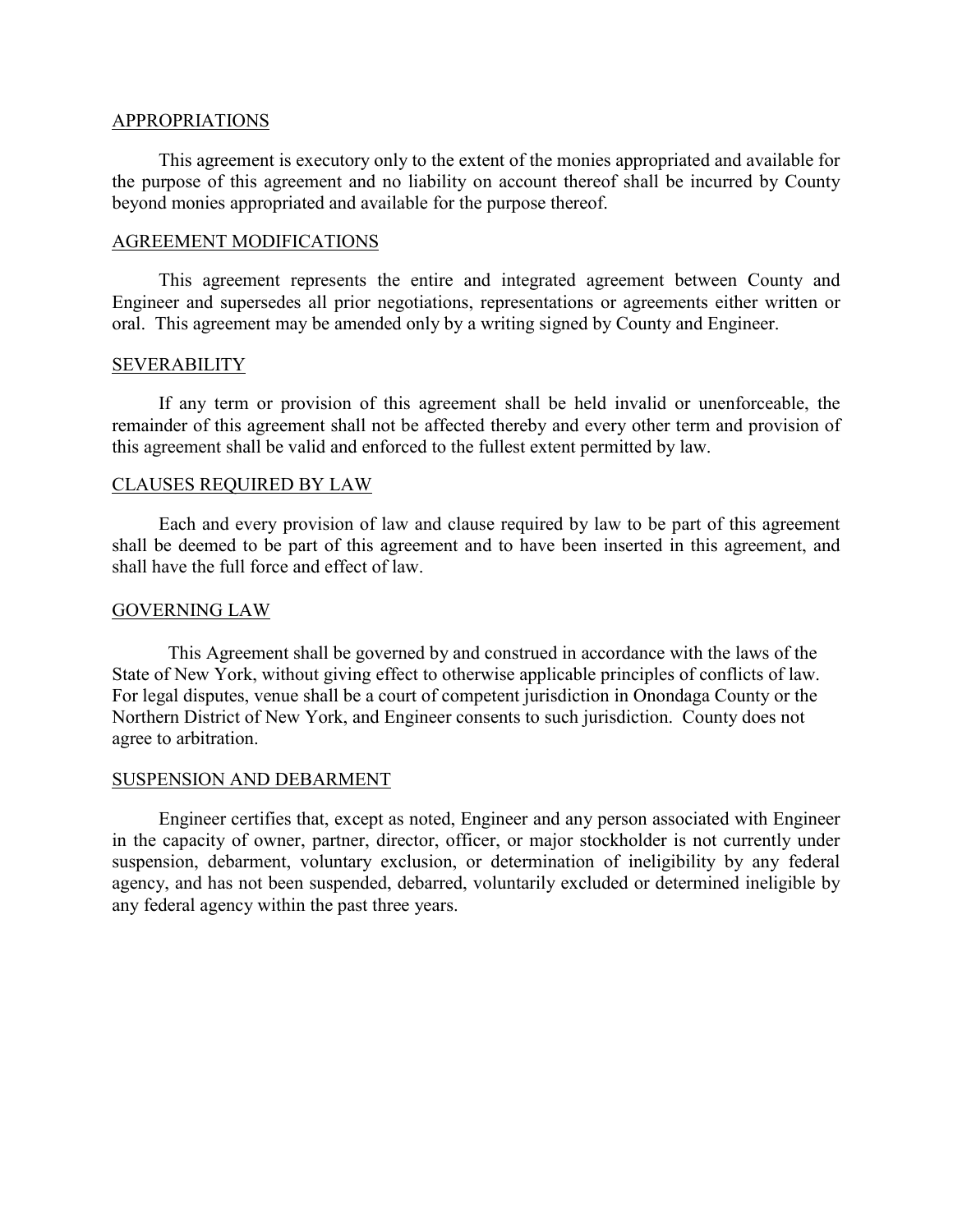IN WITNESS WHEREOF, County and Engineer have executed the writing of this agreement on the dates hereafter written.

Dated: , 20 By: Joanne M. Mahoney, County Executive <*Engineer's Name*> Dated:  $\qquad \qquad \qquad \qquad \qquad \qquad \text{By:}$ <u> 1989 - Johann Barn, mars eta bainar eta baina eta baina eta baina eta baina eta baina eta baina eta baina e</u>

*Print Name and Title*

County of Onondaga